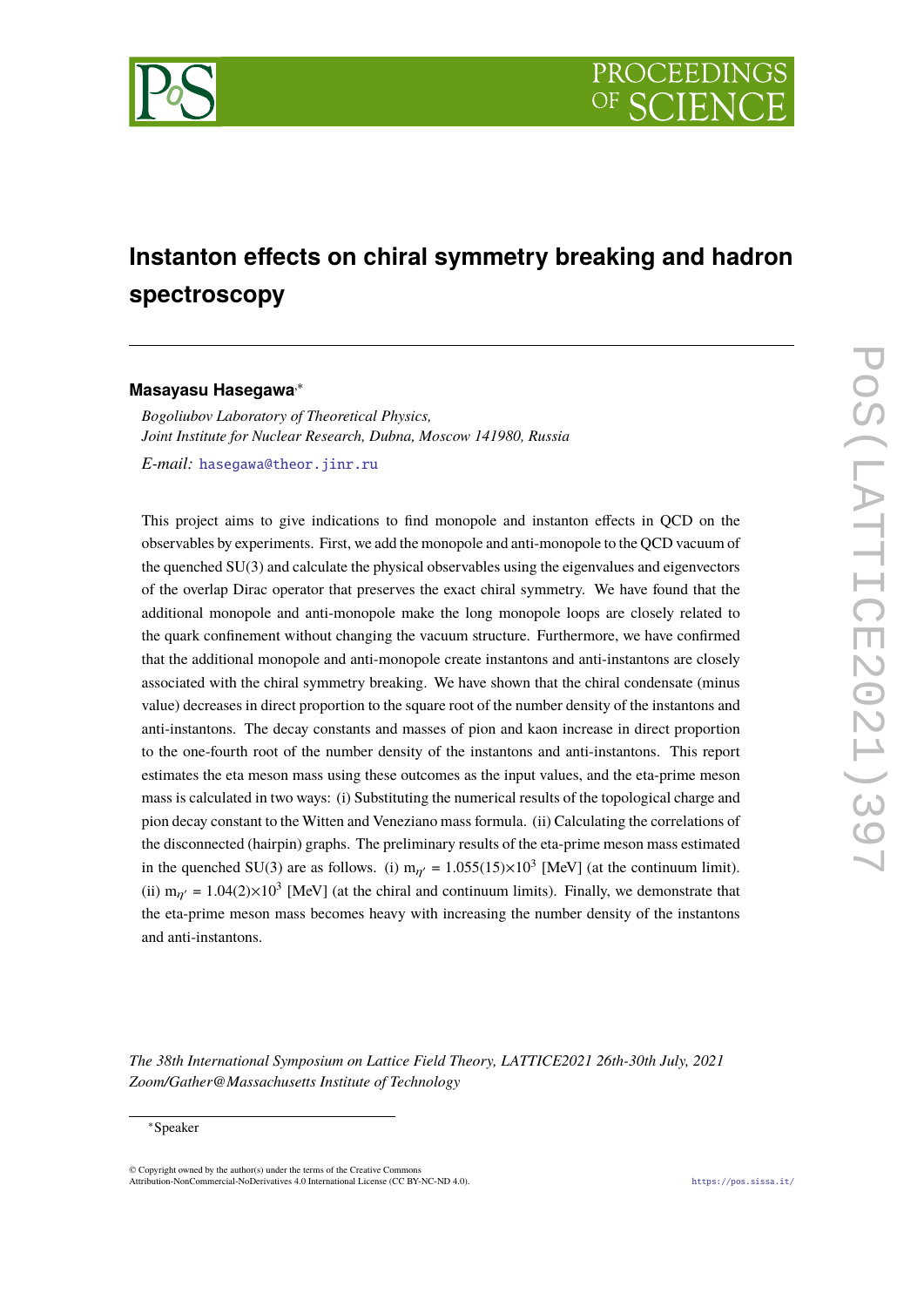## **1. Introduction**

Monopoles play critical roles in the quark confinement mechanism through condensing in the QCD vacuum [1, 2], and the instantons induce spontaneous chiral symmetry breaking [3–5]. Monopoles and instantons are closely related and interact among quarks and gluons in the QCD vacuum [5, 6]. It is very interesting if we can show a clue to observe monopoles and instantons by experiments. Therefore, we perform numerical simulations of lattice gauge theory and investigate the effects of monopoles and instantons on hadrons.

First, we apply the monopole creation operator to the QCD vacuum [7] and add one pair of monopole and anti-monopole to the vacua of the quenched SU(3), varying the magnetic charges. Second, we estimate the monopoles and instanton effects on observables using the eigenvalues and eigenvectors of the overlap Dirac operator that preserves the exact chiral symmetry [8–12]. Finally, we compare the numerical results with the predictions and find quantitative relations among the monopoles, instantons, and observables.

Previous research [13] has found that the monopole creation operator makes the monopoles and anti-monopoles. These added monopoles and anti-monopoles form the long monopole loops in the QCD vacuum [14] that are closely related to color confinement [15]. We have demonstrated that one pair of additional monopole and anti-monopole with magnetic charges creates one instanton or anti-instanton. Furthermore, the additional monopoles and anti-monopoles do not change the vacuum structure.

We compared the numerical results with the predictions and discovered the effects of the added monopole and anti-monopoles and the created instantons and anti-instantons on the observables as follows [16]:

- 1. The added monopole and anti-monopoles do not affect the low-lying eigenvalues of the overlap Dirac operator and only change a scale parameter of the distribution of the low-lying eigenvalues.
- 2. The chiral condensate (defined as a negative value) decreases in direct proportion to the square root of the number density of the instantons and anti-instantons.
- 3. The average mass of the quarks  $(\frac{u+d}{2})$  and the s-quark mass become heavy in direct proportion to the square root of the number density of the instantons and anti-instantons.
- 4. The decay constants and masses of the pion and kaon increase in direct proportion to onefourth root of the number density of the instantons and anti-instantons.
- 5. The decay width of the charged pion becomes wider than that of the experimental result. As a result, the lifetime of the charged pion becomes shorter than that of the experimental result.

We obtained these results using two lattices: The lattice volumes *V* are  $V = 14^4$  and  $V = 18^3 \times 32$ , and their values of a parameter  $\beta$  for the lattice spacing are  $\beta = 6.000$  and  $\beta = 6.052$ , respectively.

This research project investigates the finite lattice volume effect and the discretization effect on these numerical results. Therefore, we generate the various configurations by varying the lattice volumes *V* and values of the parameter  $β$ .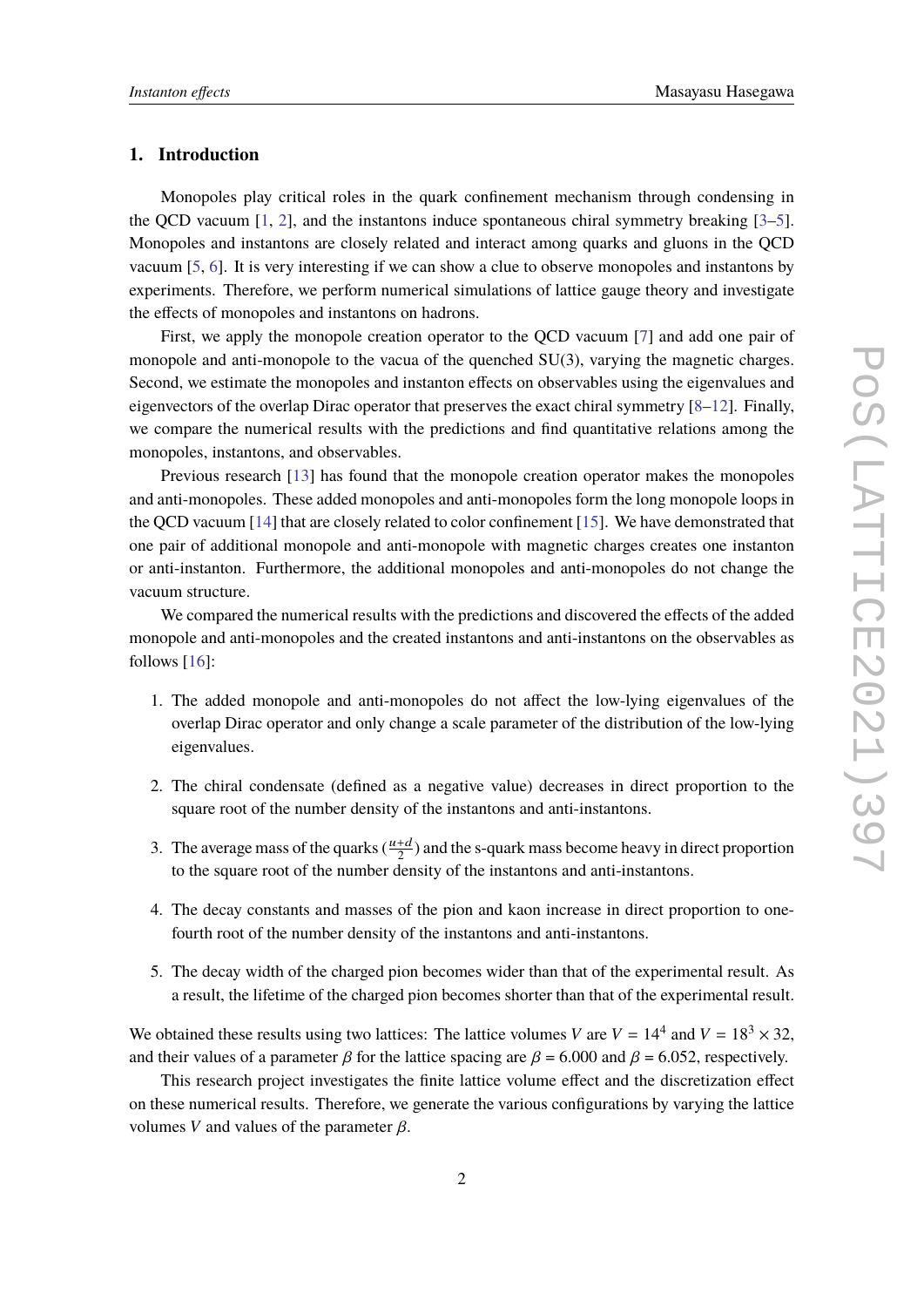In this report, the eta-prime meson mass is estimated by the following two calculations: (i) Substituting the numerical results of the pion decay constant and topological susceptibility to the mass formula derived by Witten and Veneziano [17]. (ii) Calculating the correlations of the disconnected (hairpin) graphs of the pseudoscalar density [18]. The numerical results of the etaprime meson mass estimated in the quenched SU(3) are (i)  $m_{\eta'} = 1.055(15) \times 10^3$  [MeV] (at the continuum limit) and (ii)  $m_{\eta'} = 1.04(2) \times 10^3$  [MeV] (at the chiral and continuum limits). These results are reasonably consistent with the experimental result  $m_{\eta'}^{exp.} = 957.78 \pm 0.06$  [MeV] [19]. The preliminary results demonstrate that the eta-prime meson mass becomes heavy with increasing the number density of the instantons and anti-instantons. Now, we are evaluating the increases by comparing them with the predictions.

The contents of this report are as follows. In section 2, we explain the monopole creation operator and simulation parameters very briefly. In section 3, we give the results of the number density of the instantons and anti-instantons, chiral condensate, pion decay constant, and masses of pion, kaon, and eta mesons. In section 3, we show new results of the mass of the eta-prime meson. Finally, we give the summary and conclusions in section 4.

The results of this report are preliminary. We will explain the details of the computations in [20].

### **2. Monopoles and instantons**

This project investigates the finite lattice volume effect and the discretization effect on the numerical results. To check the finite lattice volume effect, we set the parameter  $\beta = 6.000$  and vary the lattice volume from  $V = 14^3 \times 28$  to  $16^3 \times 32$ . Similarly, to check the discretization effect, we set the physical lattice volume  $V_{phys} = 9.868 \text{ [fm}^4 \text{]}$  and vary the lattice volumes and their values of the parameter  $\beta$  as follows:  $V = 12^3 \times 24$ ,  $14^3 \times 28$ ,  $16^3 \times 32$ ,  $18^3 \times 32$ , and  $20^3 \times 40$ , and their  $\beta$  = 5.846, 5.926, 6.000, 6.052, and 6.137, respectively.

| β      | $a$ [fm]                       |                  | Conf                       | $N_{\rm conf}$                         |  |
|--------|--------------------------------|------------------|----------------------------|----------------------------------------|--|
| 5.8457 | 0.1242                         | $12^3 \times 24$ | Normal conf, $m_c = 0 - 4$ | $1.0 \times 10^3 \sim 1.2 \times 10^3$ |  |
| 5.9256 | 0.1065                         | $14^3 \times 28$ | Normal conf, $m_c = 0 - 5$ | $8 \times 10^{2} \sim 9 \times 10^{2}$ |  |
| 6.0000 | $\sqrt{9.3150 \times 10^{-2}}$ | $14^3 \times 28$ | Normal conf, $m_c = 0 - 4$ | $1.7 \times 10^3 \sim 1.8 \times 10^3$ |  |
|        |                                | $16^3 \times 32$ | Normal conf, $m_c = 0 - 5$ | $8 \times 10^{2} \sim 9 \times 10^{2}$ |  |
| 6.0522 | $8.5274\times10^{-2}$          | $18^3 \times 32$ | Normal conf, $m_c = 0 - 6$ | $8 \times 10^{2}$                      |  |
| 6.1366 | $7.4520 \times 10^{-2}$        | $20^3 \times 40$ | Normal conf, $m_c = 4-5$   | $4 \times 10^2$                        |  |

**Table 1:** The simulation parameters.

We generate the normal configurations and configurations to which we add the monopoles and anti-monopoles, varying the magnetic charge  $m<sub>c</sub>$  from 0 to 6. We use the monopole creation operator [7, 13]. The monopole has the positive magnetic charge of the integer number, and the anti-monopole has the opposite magnetic charges of the monopole. We add both the monopole and anti-monopole that have the same magnitude of magnetic charges. Thus, the total magnetic charges are zero that are added to the configurations, and the magnetic charge  $m_c$  indicates that both magnetic charges are added. The simulation parameters are in Table 1. The values of the lattice spacing are calculated using the formula [21].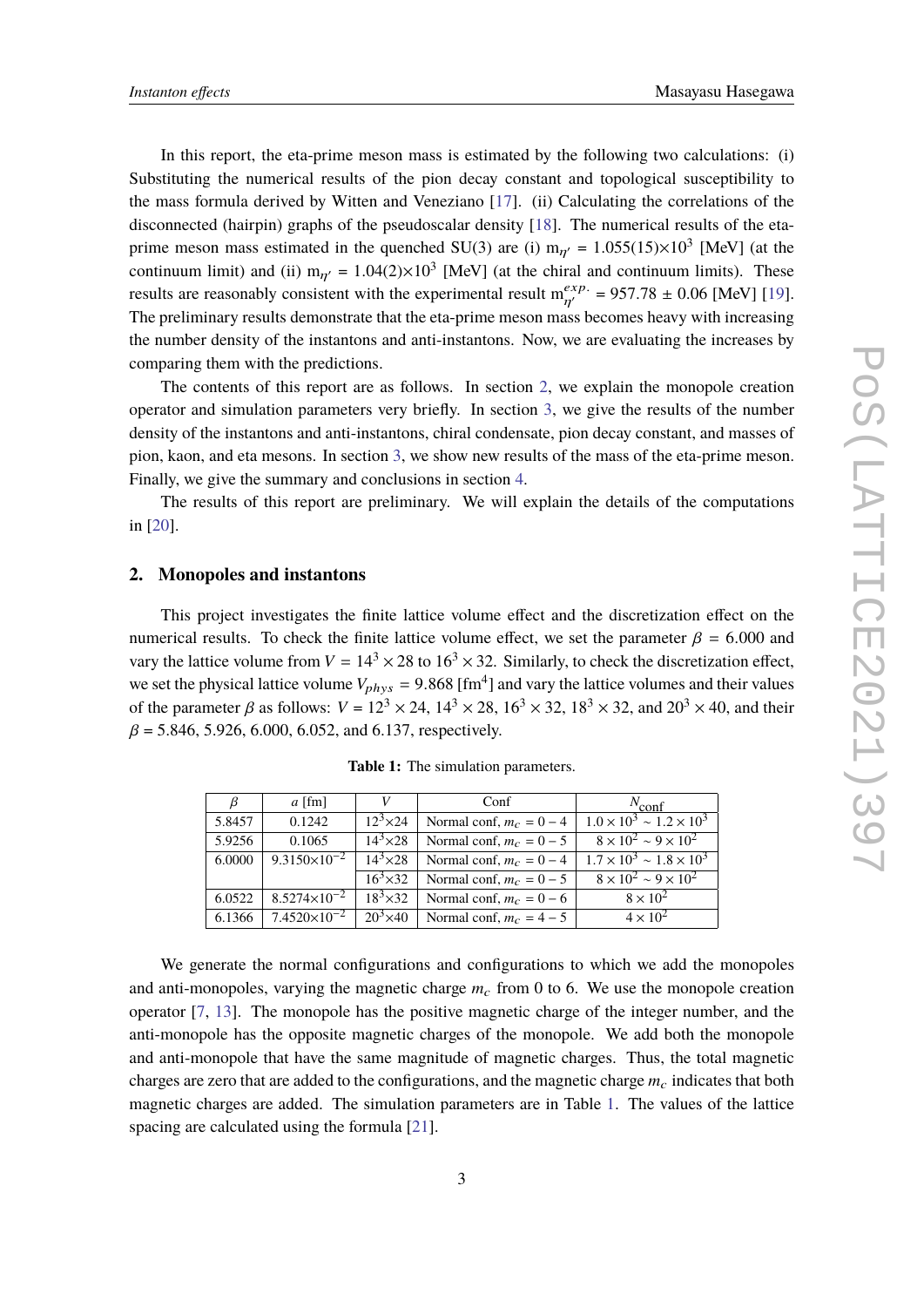We then estimate the number of instantons and anti-instantons  $N_I$  in the configurations using the formula  $N_I = \langle Q^2 \rangle$  and the numerical results of the topological charge  $Q = n_+ - n_-$  because we have never observed the number of zero-modes of the plus chirality  $n_+$  and the number of zero-modes of the minus chirality *n*<sup>−</sup> at the same time from the same configuration. In this study, the observed zero-modes are the topological charges, and the topological susceptibility  $\frac{\langle Q^2 \rangle}{V}$  $\frac{Q^{-\gamma}}{V}$  is the number density of the instanton and anti-instantons  $\frac{N_I}{V}$  [13].

First, to obtain the value at the continuum limit, we fit the linear function to the data of the number density of the instanton and anti-instantons. However, the fitting results of the slope are almost zero considering their errors. Therefore, we interpolate the number density of the instanton and anti-instantons by the constant function. For the same reason, we interpolate the observables by the constant function. We will show the fitting results in [20]. The numerical results of  $\frac{N_I}{V}$  of the configurations  $\beta = 6.000$  and interpolated results shown are in Table 2.

# **3.** Estimations of  $\langle \bar{\psi}\psi \rangle^{MS}$ ,  $m_{\pi}$ ,  $m_{k}$ ,  $m_{\eta}$ , and  $F_{\pi}$

**Table 2:** Numerical results of the number density of the instanton and anti-instantons  $\frac{N_I}{V}$ , renormalized chiral condensate in the MS-scheme at 2 [GeV]  $\langle \bar{\psi}\psi \rangle^{MS}$ , pion decay constant  $F_\pi$ , masses of pion  $m_\pi$ , kaon  $m_k$ , eta  $m_\eta$ , and eta-prime  $m_{\eta'}^{(i)}$  mesons.

| $V = 14^3 \times 28, \beta = 6.000$ |                                     |                                                           |                 |                 |                      |                       |                      |
|-------------------------------------|-------------------------------------|-----------------------------------------------------------|-----------------|-----------------|----------------------|-----------------------|----------------------|
| $m_c$                               | $\frac{N_I}{V}$ [GeV <sup>4</sup> ] | $\langle \bar{\psi}\psi \rangle^{MS}$ [GeV <sup>3</sup> ] | $F_{\pi}$ [MeV] | $m_{\pi}$ [MeV] | $m_k$ [MeV]          | $m_{\eta}$ [MeV]      | $m_{n'}^{(i)}$ [MeV] |
|                                     | $\times 10^{-3}$                    | $\times 10^{-2}$                                          |                 | $\times 10^2$   | $\times 10^2$        | $\times 10^2$         | $\times 10^3$        |
| Normal conf                         | 1.60(6)                             | $-1.96(11)$                                               | 92(2)           | 1.40(3)         | 4.94(15)             | 5.64(17)              | 1.06(3)              |
| $\theta$                            | 1.60(5)                             | $-1.89(10)$                                               | 92(2)           | 1.39(3)         | 4.88(15)             | 5.57(17)              | 1.07(3)              |
| 1                                   | 1.74(6)                             | $-2.06(12)$                                               | 94(2)           | 1.43(3)         | 5.04(16)             | 5.76(19)              | 1.08(3)              |
| $\overline{2}$                      | 2.23(7)                             | $-2.27(12)$                                               | 99(2)           | 1.50(3)         | 5.35(16)             | 6.12(18)              | 1.16(3)              |
| 3                                   | 2.65(9)                             | $-2.40(13)$                                               | 102(2)          | 1.54(3)         | 5.45(17)             | 6.23(2)               | 1.24(3)              |
| $\overline{4}$                      | 2.77(10)                            | $-2.52(14)$                                               | 105(2)          | 1.58(3)         | 5.60(17)             | 6.4(2)                | 1.23(3)              |
| 5                                   | 2.71(9)                             | $-2.54(13)$                                               | 105(2)          | 1.59(3)         | 5.63(16)             | 6.44(18)              | 1.21(3)              |
| $V = 16^3 \times 32, \beta = 6.000$ |                                     |                                                           |                 |                 |                      |                       |                      |
| Normal conf                         | 1.54(6)                             | $-1.95(10)$                                               | 92.3(1.9)       | 1.40(3)         | 4.94(15)             | 5.64(17)              | 1.04(3)              |
| $\theta$                            | 1.62(8)                             | $-1.96(11)$                                               | 92(2)           | 1.40(3)         | 4.96(16)             | 5.67(19)              | 1.07(3)              |
| $\mathbf{1}$                        | 1.57(7)                             | $-2.03(12)$                                               | 94(2)           | 1.42(3)         | 5.07(17)             | 5.8(2)                | 1.03(3)              |
| $\overline{2}$                      | 2.07(10)                            | $-2.23(12)$                                               | 99(2)           | 1.49(3)         | 5.32(17)             | 6.1(2)                | 1.13(4)              |
| 3                                   | 2.17(10)                            | $-2.31(12)$                                               | 101(2)          | 1.52(3)         | 5.44(18)             | 6.2(2)                | 1.13(4)              |
| $\overline{4}$                      | 2.44(12)                            | $-2.45(13)$                                               | 103(2)          | 1.56(3)         | 5.50(17)             | 6.3(2)                | 1.17(4)              |
| $\overline{5}$                      | 2.34(11)                            | $-2.44(13)$                                               | 103(2)          | 1.56(3)         | 5.54(17)             | 6.3(2)                | 1.15(4)              |
| Interpolated results                |                                     |                                                           |                 |                 |                      |                       |                      |
| Normal conf                         | 1.58(3)                             | $-1.95(5)$                                                | 92.2(1.0)       | 1.396(14)       | 4.94(7)              | 5.64(9)               | 1.055(15)            |
| $\Omega$                            | 1.64(4)                             | $-1.96(6)$                                                | 92.5(1.1)       | 1.399(17)       | 4.95(9)              | 5.66(10)              | 1.071(18)            |
| 1                                   | 1.75(4)                             | $-2.06(6)$                                                | 94.7(1.2)       | 1.432(18)       | 5.06(9)              | 5.78(11)              | 1.082(19)            |
| $\overline{2}$                      | 2.08(5)                             | $-2.21(6)$                                                | 98.1(1.2)       | 1.484(18)       | 5.28(10)             | 6.04(11)              | 1.138(19)            |
| 3                                   | 2.25(5)                             | $-2.26(7)$                                                | 99.3(1.2)       | 1.503(18)       | 5.36(10)             | 6.13(11)              | 1.17(20)             |
| $\overline{4}$                      | 2.36(6)                             | $-2.32(6)$                                                | 100.8(1.1)      | 1.525(16)       | 5.41(9)              | 6.18(10)              | 1.181(19)            |
| $\overline{5}$                      | 2.44(7)                             | $-2.39(7)$                                                | 102.2(1.1)      | 1.546(17)       | $\overline{5.50(9)}$ | $\overline{6.28(11)}$ | 1.18(21)             |

We calculate the renormalized chiral condensate in the  $\overline{\text{MS}}$ -scheme at 2 [GeV]  $\langle \bar{\psi}\psi \rangle^{MS}$ , pion decay constant  $F_\pi$ , masses of pion  $m_\pi$ , kaon  $m_k$ , and eta-prime  $m_{\eta'}$  mesons using the eigenvalues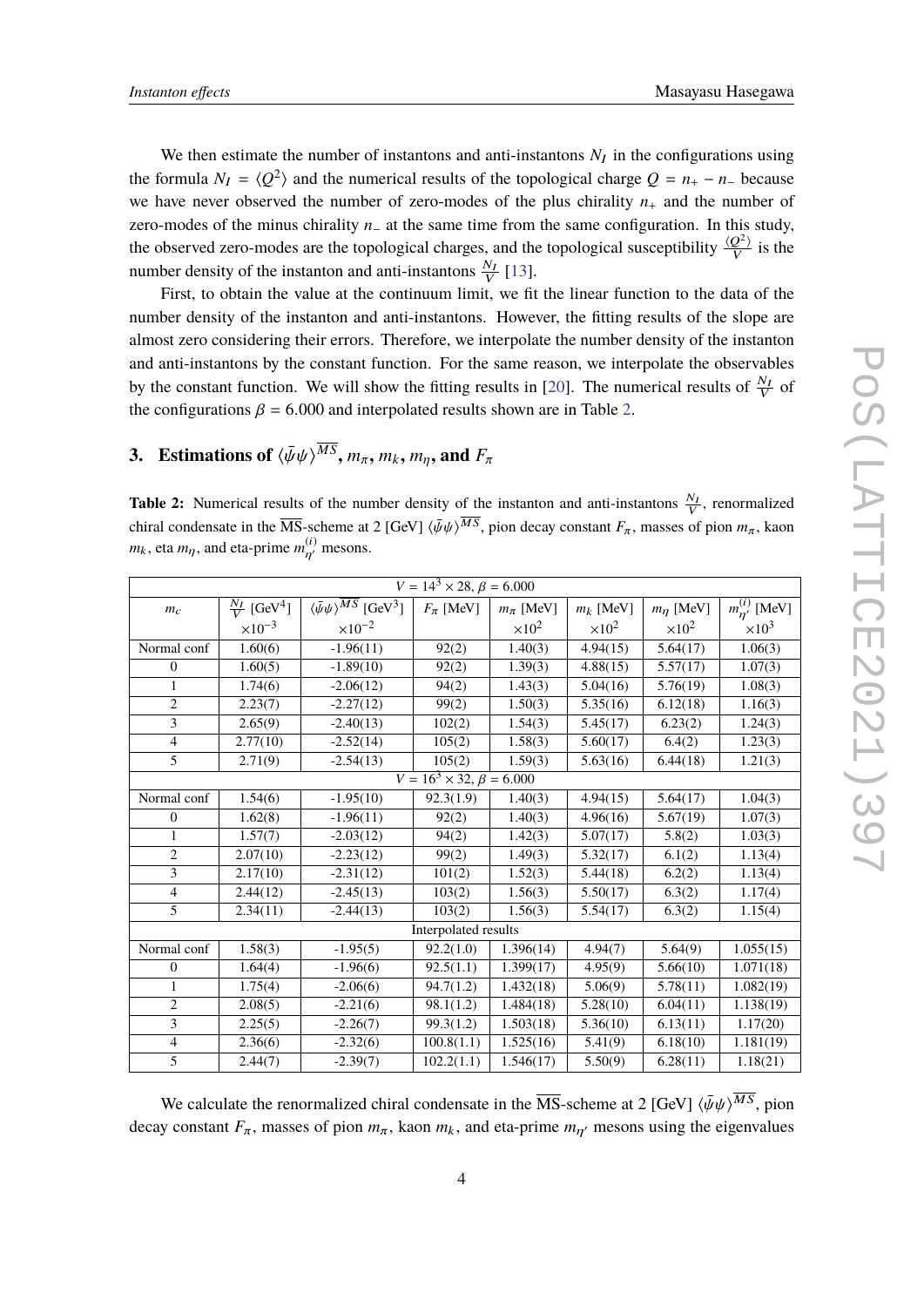of the massive overlap Dirac operator and eigenvectors of the massless overlap Dirac operator [18]. The definitions of the quark propagator, massless and massive Dirac operator, bare quark masses, notations, etc., are the same as previous research [20].

First, we calculate the correlation of the pseudoscalar density  $C_{PS}$  and the correlation of the scalar density  $C_{SS}$  using the eigenvalues and eigenvectors and subtract correlations as follows:  $C_{PS}$  −  $C_{SS}$  [22]. We vary the bare quark mass  $m_q$  from 30 to 150 [MeV] and evaluate the pseudoscalar mass  $m_{PS}$  and decay constant  $F_{PS}$  by fitting a curve to the numerical results of the correlation  $C_{PS}$  –  $C_{SS}$ .

Then, we calculate the intersections by matching the experimental results of the decay constants and masses of pion and kaon and the numerical results of the PCAC relation ( $m_{PS}^2 = Am_q$ ) and determine the normalization factors [23].

The normalization constant of the scalar  $Z_S$  is calculated [24, 25], and the renormalized chiral condensate in the  $\overline{\text{MS}}$ -scheme at 2 [GeV]  $\langle \bar{\psi}\psi \rangle^{MS}$  is estimated using the fitting result of the slope *A* of the PCAC relation. We then estimate the decay constants and masses of pion and kaon using the outcomes of the intersections and normalization factors. The eta meson mass  $m<sub>n</sub>$  is estimated from the following mass formula  $m_{\eta}$  =  $\sqrt{\frac{4m_k^2}{3} - \frac{m_\pi^2}{3}}$  using the numerical results of pion and kaon masses. The numerical results and the interpolated results are shown in Table 2.



**Figure 1:** Estimations of the eta meson mass  $m_n$ . The left panel shows the numerical results of  $\beta = 6.000$ ,  $V = 14<sup>3</sup> \times 28$  and  $V = 16<sup>3</sup> \times 32$ , and the right panel shows the interpolated results. The colored lines represent the fitting results of the numerical results, and the black lines represent the fitting results of the predictions.

To evaluate the increases in the eta meson mass, we fit the curve  $m_{\eta'} = A(\frac{N_I}{V})^{\frac{1}{4}}$  to the numerical results as shown in Fig 1. The prediction  $m_{\eta}^{Pre}$  is calculated using the experimental results of the kaon, pion, and outcome of the phenomenological calculation [5].

The fitting results are as follows: (1) Prediction;  $A = 2.822$  and  $\chi^2/d.o.f. = 0/5$ . (2)  $V = 14^3 \times 28$ ; A = 2.80(3) and  $\chi^2$ /d.o.f. = 0.6/6.0. (3) *V* = 16<sup>3</sup> × 32; A = 2.86(4) and  $\chi^2$ /d.o.f. = 0.6/6.0. (4) Interpolated results;  $A = 2.84(4)$  and  $\chi^2/d.o.f. = 0.1/6.0$ . The fitting results of the slope *A* are consistent with the prediction and the values of  $\chi^2$ /d.o.f. are small. Therefore, the eta meson mass becomes heavy in direct proportion to the one-fourth root of the number density of the instanton and anti-instantons.

Similarly, we fit the following curves  $\langle \bar{\psi}\psi \rangle^{\overline{MS}} = A(\frac{N_I}{V})^{\frac{1}{2}}$ ,  $F_{\pi} = A(\frac{N_I}{V})^{\frac{1}{4}}$ , and  $m = A(\frac{N_I}{V})^{\frac{1}{4}}$ to the numerical results. The fitting results are consistent with the predictions. Therefore, the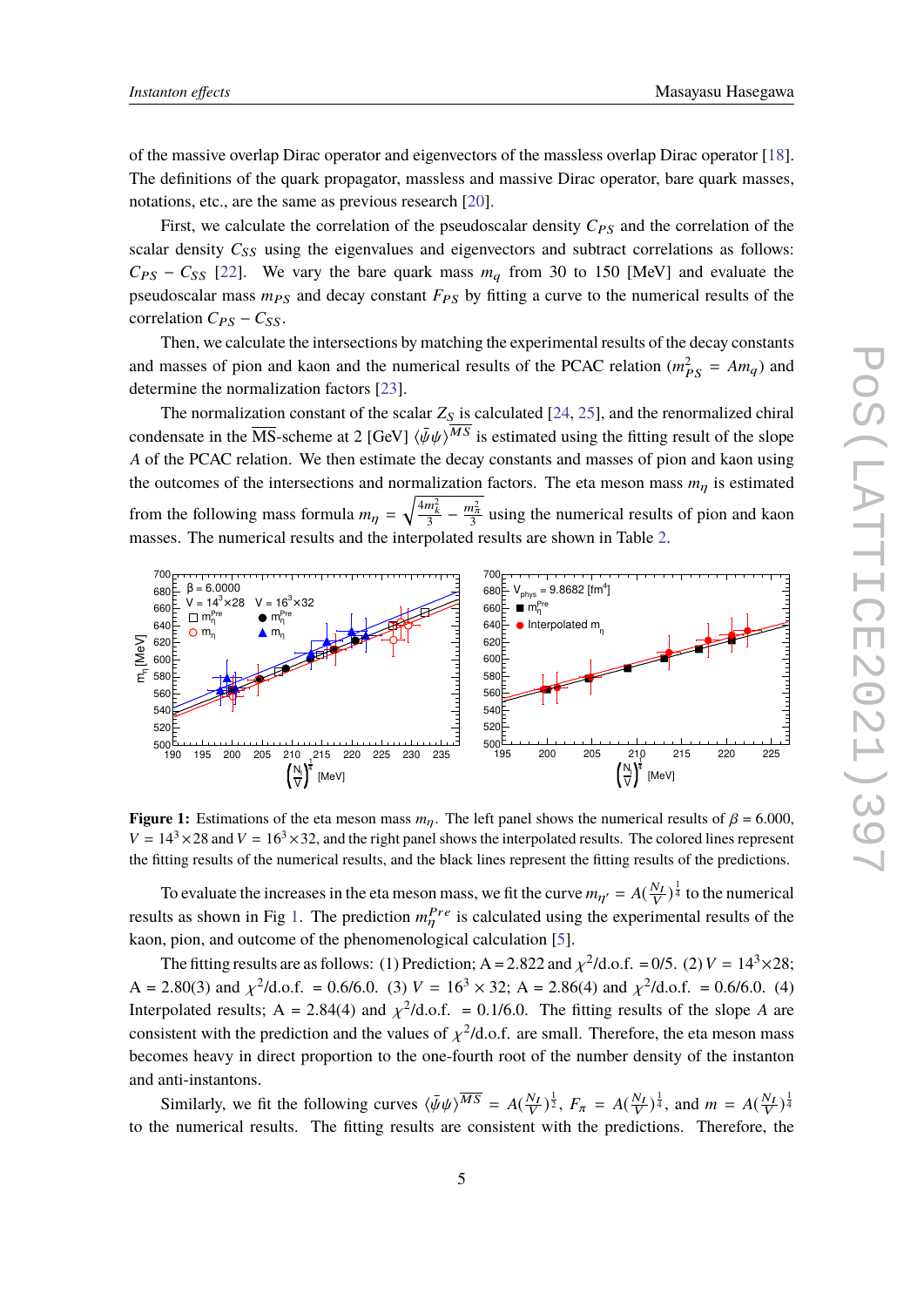renormalized chiral condensate in the  $\overline{\text{MS}}$ -scheme at 2 [GeV] decreases in direct proportion to the square root of the number density of the instanton and anti-instantons. The pion decay constant increases in direct proportion to the one-fourth root of the number density of the instanton and anti-instantons. The meson masses of pion, kaon, eta become heavy in direct proportion to the one-fourth root of the number density of the instanton and anti-instantons.

#### **4. Eta-prime meson mass**

This last section estimates the eta-prime meson mass by following two computation methods.

(i) We obtain the eta-prime meson mass by substituting the numerical results of the pion decay constant and topological susceptibility, that is, the number density of the instantons and anti-instantons, to the following Witten and Veneziano relation of the leading-order term [17].

$$
m_{\eta'}^{(i)} = \frac{2N_f}{F_{\pi}^2} \frac{\langle Q^2 \rangle}{V} = \frac{2N_f}{F_{\pi}^2} \frac{N_I}{V}, (F_{\pi} \approx 94 \text{ [MeV]}, N_f = 3). \tag{1}
$$

(ii) The eta-prime meson mass in the quenched approximation  $\mu_0$  is estimated by calculating the following correlation function *C*dis−PP(∆*t*) of the disconnected graphs of the pseudoscalar density OPS [18].

$$
C_{dis-PP}(\Delta t) = \frac{a^3}{V} \sum_{t} \langle \sum_{\vec{x}_2} O_{PS}^C(\vec{x}_2, t) \sum_{\vec{x}_1} O_{PS}(\vec{x}_1, t + \Delta t) \rangle.
$$
 (2)

The pseudoscalar density is  $O_{PS} = \bar{\psi}_1 \gamma_5 \left(1 - \frac{a}{2\rho}D\right) \psi_2$ . The correlation function is defined for each flavor. Suppose that this correlation function can be approximated by the following function of the double poles.

$$
C_{dis-PP}(t) = \frac{Z_{PS}}{4m_{PS}} \frac{\mu_0^2}{N_f} \left[ (1 + m_{PS}t) \exp(-m_{PS}t) + \{1 + m_{PS}(T - t)\} \exp\{-m_{PS}(T - t)\} \right] \tag{3}
$$

We fit this curve to the computed results and obtain the coefficient  $Z_{PS}\mu_0^2$  and  $m_{PS}$ . We substitute the coefficient  $Z_{PS}$  that is obtained by fitting a curve to the calculated results of the correlation function of the connected graph of the pseudoscalar density and then estimate the eta-prime meson mass in the quenched approximation  $\mu_0$ .

The computed results of the correlation function (2) varying bare quark mass from  $m_q = 30$  to 150 [MeV] do not show any divergence predicted by the chiral perturbation theory. Therefore, we interpolate the eta-prime meson mass  $\mu_0$  to the chiral limit  $m_q \to 0$  by fitting the linear function. All data points are included in a fitting range, and the fitting results of  $\chi^2/n.d.f$ . are less than 1. The estimations of  $\mu_0$  and their fitting results of  $\chi^2/n.d.f.$  of the normal configurations in Table 3 and the configurations of the additional monopoles and anti-monopoles ( $V = 18<sup>3</sup> \times 32$ ,  $\beta = 6.052$ ) in Table 4.

Last, we estimate the eta-prime meson mass  $m_{\eta'}^{(ii)}$  using the mass formula derived by Witten and Veneziano and the numerical results of  $m_{\pi}$  and  $m_k$  as follows:

$$
m_{\eta'}^{(ii)} = \sqrt{\mu_0^2 + \frac{2m_k^2}{3} + \frac{m_\pi^2}{3}}
$$
 (4)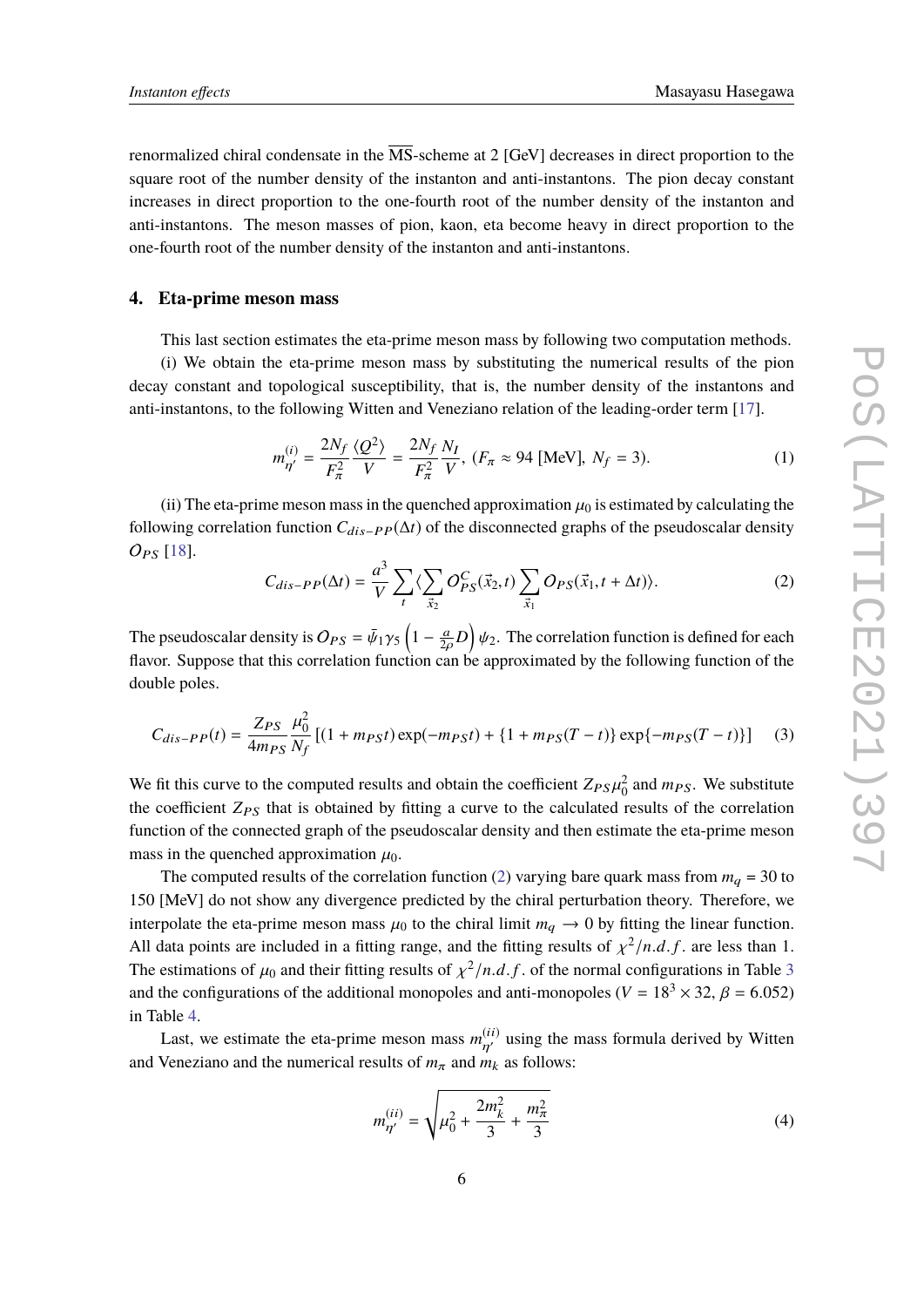

**Figure 2:** The estimations of  $m_{\eta'}^{(i)}$  compared with the predictions  $m_{\eta'}^{Pre(i)}$ . The left panel shows the numerical results of  $\beta = 6.000$ ,  $V = 14^3 \times 28$  and  $V = 16^3 \times 32$ , and the right panel shows the interpolated results. The colored lines represent the fitting results of the numerical results, and the black lines represent the fitting results of the predictions.

First, we estimate the eta-prime meson mass  $m_{\eta'}^{(i)}$  using the results of  $F_{\pi}$  and  $\frac{N_I}{V}$  in Table 2. The analytical results of  $m_{\eta'}^{(i)}$  are in the same table.

Figure 2 show that the eta-prime meson mass  $m_{\eta'}^{(i)}$  becomes heavy with increases in the number density of the instantons and anti-instantons  $\left(\frac{N_I}{V}\right)$  $\int_0^{\frac{1}{4}}$ . The predictions  $m_{\eta\gamma}^{Pre(i)}$  are estimated the experimental results of  $m_{\pi}$ ,  $m_k$ , and the number of instantons that the phenomenological model predicts [5]. To evaluate the rises, we fit the linear function  $m_{\eta'} = A(\frac{N_I}{V})^{\frac{1}{4}}$ , and the fitting results are as follows: (1) Prediction; A = 5.309(18) and  $\chi^2$ /d.o.f. = 0/5. (2) *V* = 14<sup>3</sup> × 28; A = 5.35(6) and  $\chi^2$ /d.o.f. = 0.6/6.0. (3) *V* = 16<sup>3</sup> × 32; A = 5.26(7) and  $\chi^2$ /d.o.f. = 0.3/6.0. (4) Interpolated results;  $A = 5.32(3)$  and  $\chi^2/d.o.f. = 0.7/6.0$ . These fitting results indicate that the eta-prime meson mass  $m_{\eta'}^{(i)}$  increases in direct proportion to the one-fourth root of the number density of the instantons and anti-instantons.

|                                         | ß     | $\mu_0 \times 10^3$ [MeV] | $\frac{2}{\ln d}$ .f. |
|-----------------------------------------|-------|---------------------------|-----------------------|
| $12^3 \times 24$                        | 5.846 | 1.057(16)                 | 2/19                  |
| $\frac{14^3 \times 28}{14^3 \times 28}$ | 5.926 | 1.057(16)                 | 1/19                  |
| $14^3 \times 28$                        | 6.000 | 1.071(15)                 | 3/19                  |
| $16^3 \times 32$                        | 6.000 | 1.010(15)                 | 3/19                  |
| $\overline{18^3} \times 32$             | 6.052 | 1.034(17)                 | 3/19                  |
| $20^3 \times 40$                        | 6.136 | 0.96(2)                   | 3/19                  |

**Table 3:** The results of the normal configurations

Second, we estimate the eta-prime meson mass in the quenched approximation  $\mu_0$  computed using the standard configurations and interpolate the results to the continuum limit by fitting the linear curve  $\mu_0 = Ax + B$ ,  $(x = a^2, a$  [fm] is the lattice spacing.). The numerical results  $\mu_0$ of the standard configurations are shown in Table 3. The fitting results of the interpolation are  $A = 8(2) \times 10^3$  [MeV]/[fm<sup>2</sup>],  $\mu^0 = 9.5(2) \times 10^2$  [MeV], and  $\chi^2$ /n.d.f. = 8/3. The eta-prime meson mass of the standard configuration at the continuum limit is  $m_{\eta'}^{(ii)} = 1.04(2) \times 10^3$  [MeV]. Similarly,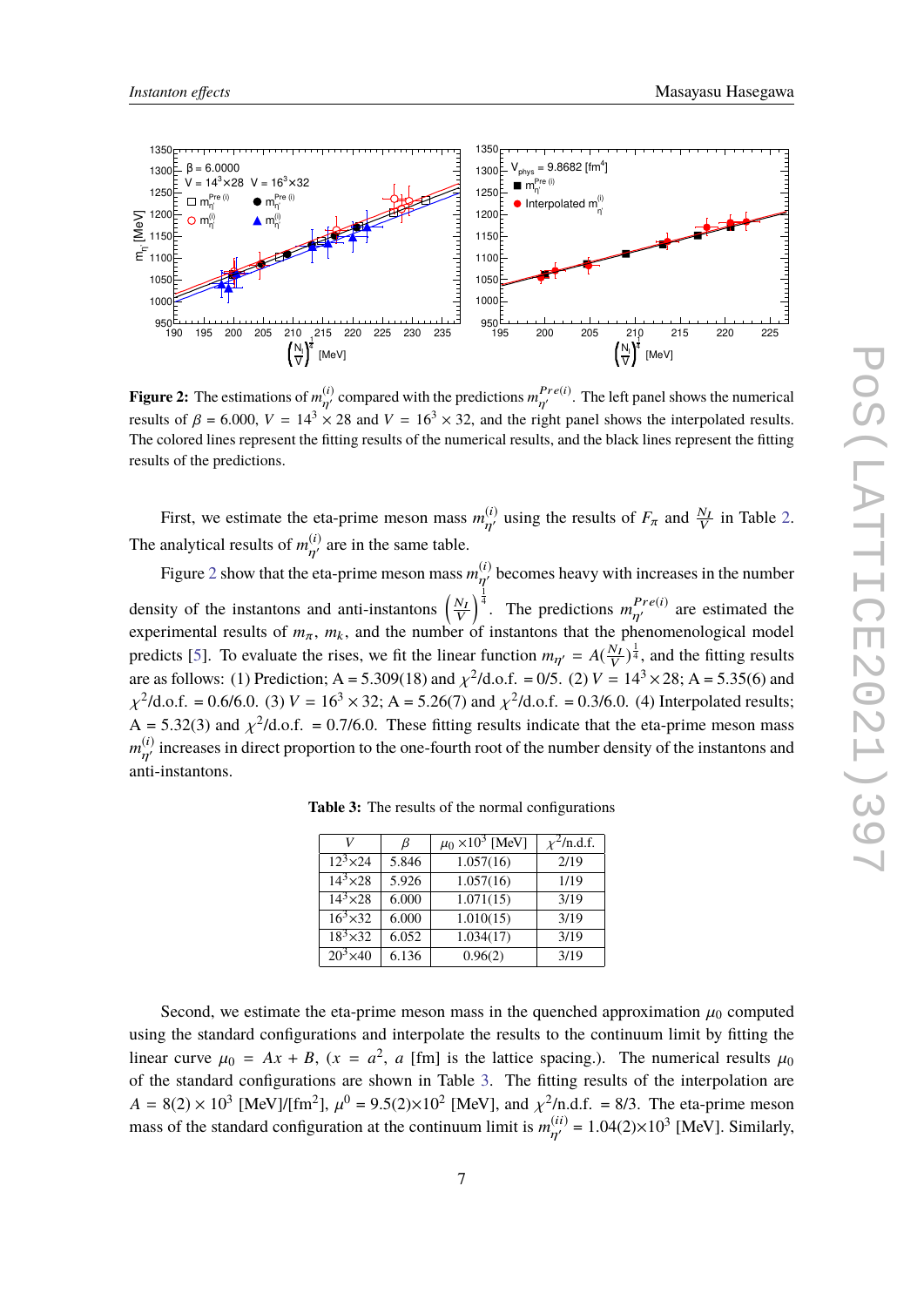the eta-prime meson mass  $m_{\eta'}^{(ii)}$  of the standard configurations of  $\beta$  = 6.000 are  $V = 14^3 \times 28$ ,  $m_{\eta'}^{(ii)}$  $\eta'$ = 1.147(14)×10<sup>3</sup> [MeV] and *V* = 16<sup>3</sup> × 32,  $m_{\eta'}^{(ii)}$  = 1.090(14)×10<sup>3</sup> [MeV].



**Figure 3:** Comparisons of the eta-prime meson masses  $m_{\eta'}^{(i)}$  and  $m_{\eta'}^{(ii)}$  with the prediction  $m_{\eta'}^{Pre(i)}$ . The lattice is V =  $18<sup>3</sup> \times 32$ ,  $\beta$  = 6.052. The colored lines indicate the fitting results to the numerical results, and the black line indicates the fitting result of the prediction.

**Table 4:** The numerical results of the eta-prime meson mass  $m_{\eta'}^{(i)}$ ,  $\mu_0$ , and  $m_{\eta'}^{(ii)}$  comparing with the prediction *m*<sup>*Pre*</sup>. The lattice is *V* =  $18^3 \times 32$ ,  $\beta$  = 6.052.

| $m_c$          | $m_{\nu}^{Pre} \times 10^3$ [MeV] | $m_{\nu}^{(i)} \times 10^3$ [MeV] | $\mu_0 \times 10^3$ [MeV] | $m_{\nu}^{(ii)}$ ×10 <sup>3</sup> [MeV] | $\chi^2$ /n.d.f. |
|----------------|-----------------------------------|-----------------------------------|---------------------------|-----------------------------------------|------------------|
| Normal conf    | 1.0618(10)                        | 1.02(4)                           | 1.034(17)                 | 1.113(16)                               | 3/19             |
| $\theta$       | 1.0618(10)                        | 1.09(4)                           | 0.984(16)                 | 1.066(15)                               | 7/19             |
|                | 1.0864(10)                        | 1.08(4)                           | 1.048(17)                 | 1.130(17)                               | 4/19             |
| $\mathfrak{D}$ | 1.1095(10)                        | 1.15(4)                           | 1.082(19)                 | 1.167(18)                               | 7/19             |
| 3              | 1.1312(10)                        | 1.19(4)                           | 1.23(2)                   | 1.31(2)                                 | 7/19             |
| 4              | 1.1517(11)                        | 1.22(4)                           | 1.27(2)                   | 1.35(2)                                 | 9/19             |
| 5              | 1.1712(11)                        | 1.22(4)                           | 1.32(2)                   | 1.39(2)                                 | 3/19             |
| 6              | 1.1897(11)                        | 1.25(4)                           | 1.42(2)                   | 1.49(2)                                 | 6/19             |

Last, we compare the outcomes of  $m_{\eta'}^{(i)}$  and  $m_{\eta'}^{(ii)}$  computed using the standard configurations and configurations that the monopoles and anti-monopoles are added with the predictions as shown in Fig 3. The lattice is  $V = 18<sup>3</sup> \times 32$ ,  $\beta = 6.052$ , and the computed results are indicated in Table 4.

We fit two curves  $m_{\eta'}^{(i)} = A^{(i)}(\frac{N_I}{V})^{\frac{1}{4}}$  for  $m_{\eta'}^{(i)}$  and  $m_{\eta'}^{(ii)} = A^{(ii)}(\frac{N_I}{V})^{\frac{1}{2}}$  for  $m_{\eta'}^{(ii)}$ . The fitting results are as follows: (1)  $A^{(i)} = 5.38(7)$  and  $\chi^2$ /d.o.f. = 2/7. (2)  $A^{(ii)} = 2.73(3) \times 10^{-2}$  [MeV<sup>-1</sup>] and  $\chi^2$ /d.o.f.  $= 14/7$ . The fitting results indicate that the eta-prime meson mass  $m_{\eta'}^{(ii)}$  would become heavy in direct proportion to the square root of the number density of the instantons and anti-instantons.

### **5. Summary and conclusions**

We calculated the instanton density, evaluated renormalized chiral condensate in the  $\overline{\text{MS}}$ scheme at 2 [GeV], and estimated the pion decay constant and masses of pion, kaon, eta, and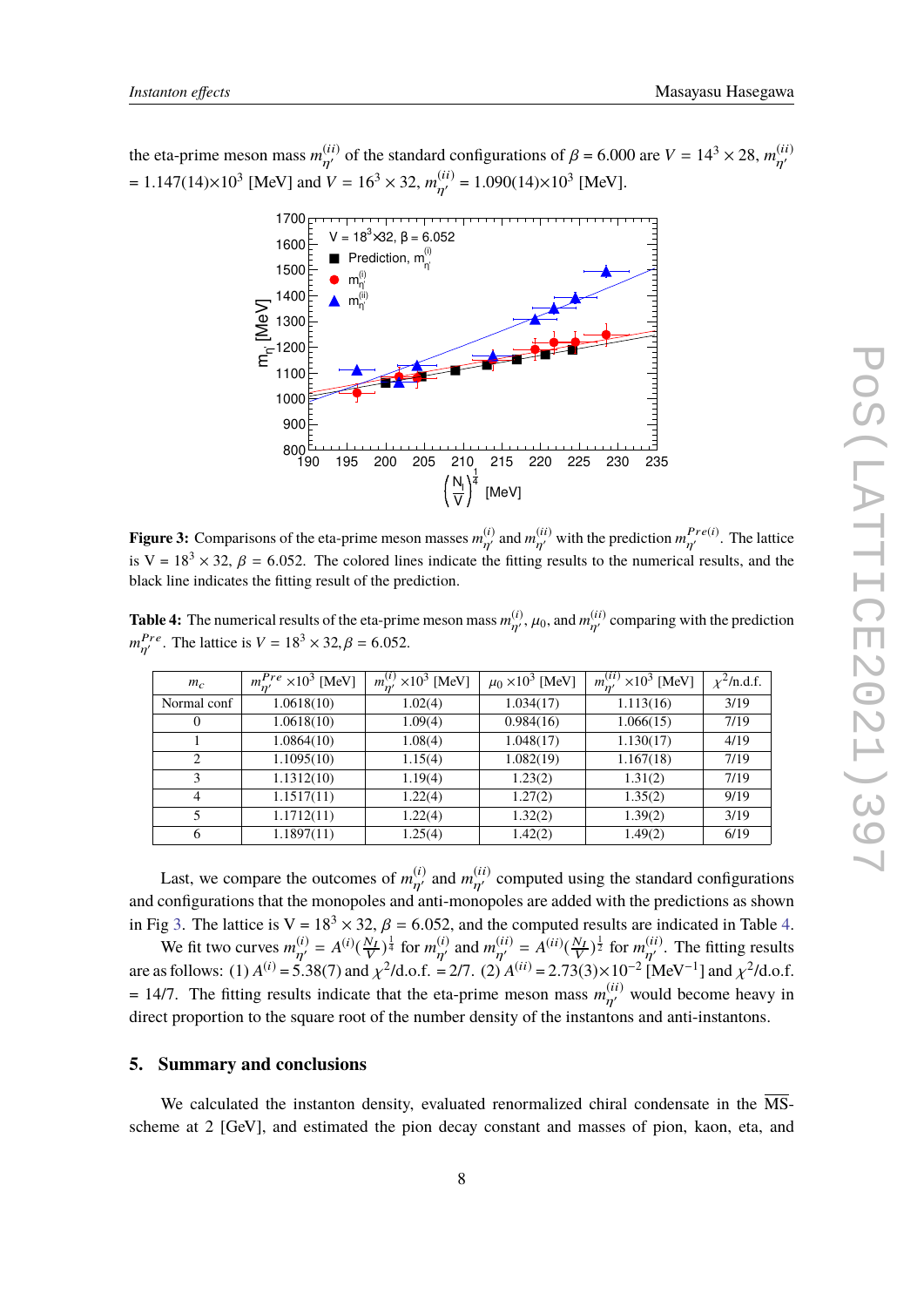eta-prime mesons using the various configurations. In addition, we investigated the finite lattice volume effect and the discretization effect on these observables and evaluated the numerical results at the continuum limit by interpolation.

We have confirmed that the chiral condensate decreases in direct proportion to the square root of the number density of the instantons and anti-instantons. The pion decay constant and masses of pion, kaon, and eta mesons increase in direct proportion to the one-fourth root of the number density of the instantons and anti-instantons.

Two computations estimated the eta-prime meson mass. First, the eta-prime meson mass  $m_{n'}^{(i)}$  $\eta'$ becomes heavy in direct proportion to the one-fourth root of the number density of the instantons and anti-instantons. However, the eta-prime meson mass  $m_{\eta'}^{(ii)}$  becomes heavy in direct proportion to the square root of the number density of the instantons and anti-instantons. Now we are investigating the reason for the difference of increases.

### **Acknowledgments**

We use the SX-series, computer clusters, and XC40 at the Research Center for Nuclear Physics and the Cybermedia Center at Osaka University and the Yukawa Institute for Theoretical Physics at Kyoto University. We used storage elements from the Japan Lattice Data Grid at the Research Center for Nuclear Physics at Osaka University. We appreciate the technical support and computer resources provided by these facilities.

## **References**

- [1] G. 't Hooft. in Proceedings of the EPS International, edited by A. Zichichi, p. 1225, (1976).
- [2] S. Mandelstam. II. Vortices and quark confinement in non-Abelian gauge theories. *Phys. Rep.*, 23:245, 1976.
- [3] A. A. Belavin, A. M. Polyakov, A. S. Schwartz, and Yu. S. Tyupkin. Pseudoparticle solutions of the Yang-Mills equations. *Phys. Lett.*, B59:85, 1975.
- [4] D. Diakonov. Instantons at work. *Prog. Particle and Nuclear Physics*, 51:173, 2003.
- [5] T. Schäfer and E. V. Shuryak. Instantons in QCD. *Rev. Mod. Phys.*, 70(2):323, 1998.
- [6] V. A. Rubakov. Superheavy magnetic monopoles and decay of the proton. *Pis'ma Zh. Eksp. Teor. Fiz.*, 33:658, 1981.
- [7] C. Bonati, G. Cossu, M. D'Elia, and A. Di Giacomo. The disorder parameter of dual superconductivity in QCD revisited. *Phys. Rev. D*, 85:065001, 2012.
- [8] P. H. Ginsparg and K. G. Wilson. A remnant of chiral symmetry on the lattice. *Phys. Rev. D*, 25:2649, 1982.
- [9] H. Neuberger. Exactly massless quarks on the lattice. *Phys. Lett. B*, 417:141, 1998.
- [10] H. Neuberger. More about exactly massless quarks on the lattice. *Phys. Lett. B*, 427:353, 1998.